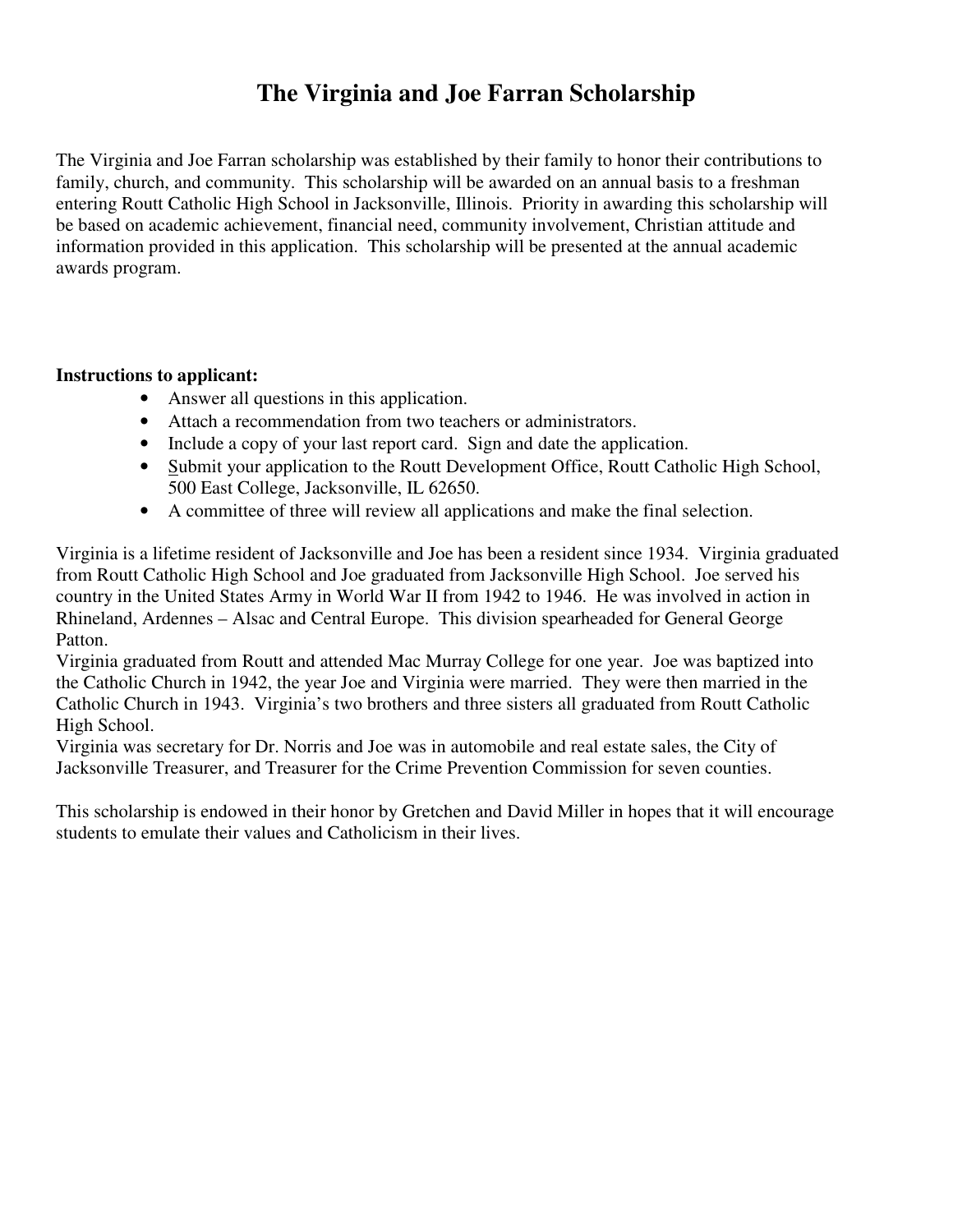## **The Virginia and Joe Farran Scholarship Application**

| Personal Information                                                                                                                                 |                                                                     |              |  |  |
|------------------------------------------------------------------------------------------------------------------------------------------------------|---------------------------------------------------------------------|--------------|--|--|
|                                                                                                                                                      |                                                                     |              |  |  |
|                                                                                                                                                      |                                                                     |              |  |  |
|                                                                                                                                                      |                                                                     |              |  |  |
|                                                                                                                                                      |                                                                     |              |  |  |
|                                                                                                                                                      |                                                                     |              |  |  |
|                                                                                                                                                      | Employer                                                            |              |  |  |
| Mother/Stepmother/Guardian (Circle one) Name ___________________________________                                                                     |                                                                     |              |  |  |
|                                                                                                                                                      |                                                                     |              |  |  |
|                                                                                                                                                      |                                                                     |              |  |  |
| grade you were involved in at the time of the activity and any recognition you were given. You<br>may attach a sheet if additional space is needed.) | <u> 1989 - Andrea Stadt Brander, amerikansk politiker (d. 1989)</u> |              |  |  |
|                                                                                                                                                      |                                                                     |              |  |  |
| List any honor or award you have received that is not listed above.                                                                                  |                                                                     |              |  |  |
| Award/Honor                                                                                                                                          | Reasons for Award/Honor                                             | Year Awarded |  |  |
|                                                                                                                                                      |                                                                     |              |  |  |
|                                                                                                                                                      |                                                                     |              |  |  |
|                                                                                                                                                      |                                                                     |              |  |  |
|                                                                                                                                                      |                                                                     |              |  |  |